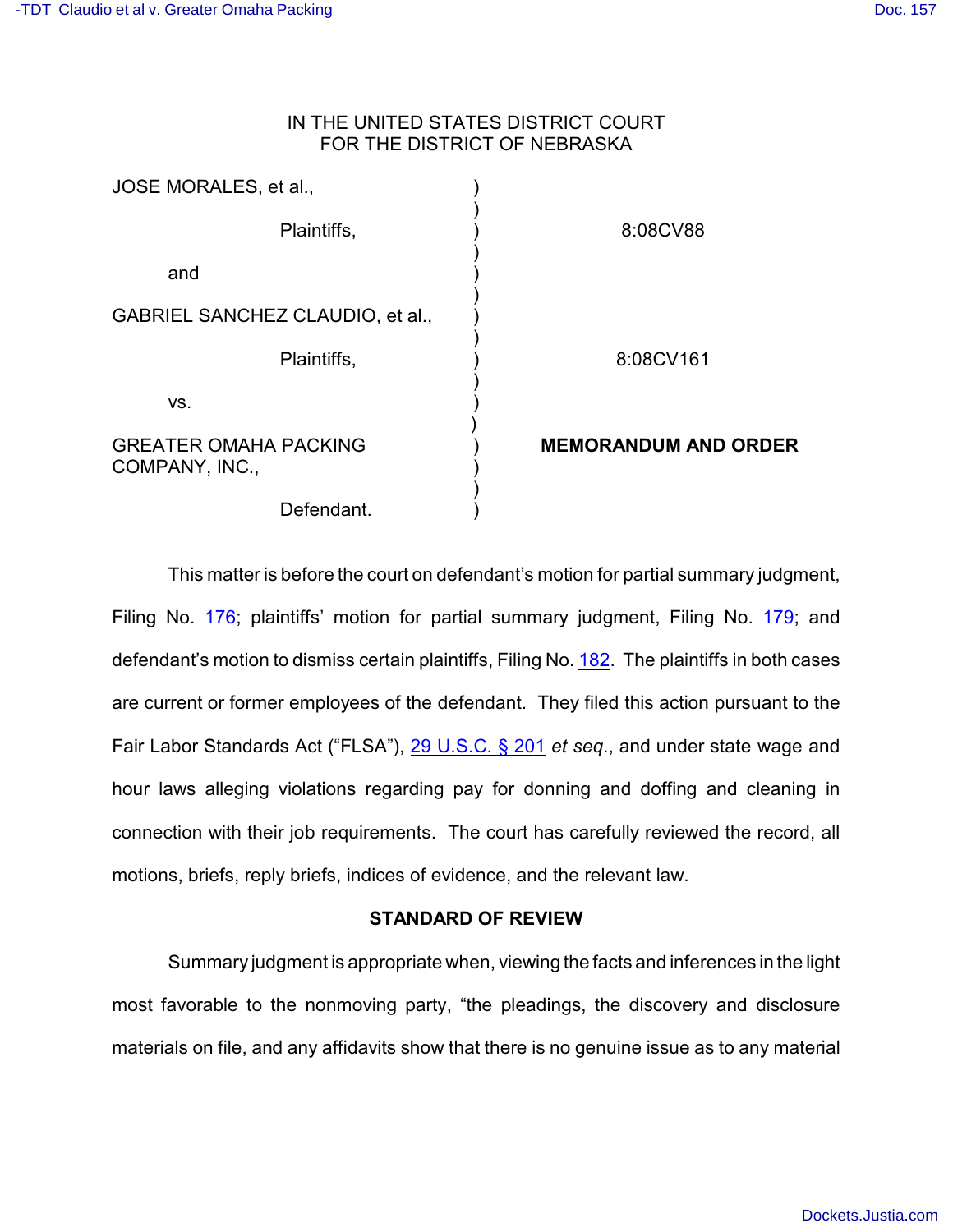fact and that the movant is entitled to judgment as a matter of law." Fed. R. Civ. P. 56(c). The plain language of Rule 56(c) mandates the entry of summary judgment, after adequate time for discovery and upon motion, against a party who fails to make a showing sufficient to establish the existence of an element essential to that party's case, and on which that party will bear the burden of proof at trial. *[Celotex Corp. v. Catrett](http://www.westlaw.com/find/default.wl?rs=CLWP3.0&vr=2.0&cite=477+U.S.+317)*, 477 U.S. 317, 322 [\(1986\)](http://www.westlaw.com/find/default.wl?rs=CLWP3.0&vr=2.0&cite=477+U.S.+317). "[A] party seeking summary judgment always bears the initial responsibility of informing the district court of the basis for its motion, and identifying those portions of 'the pleadings, depositions, answers to interrogatories, and admissions on file, together with the affidavits, if any,' which it believes demonstrate the absence of a genuine issue of material fact." *Id.* at 323. If the moving party meets the initial burden, the burden then shifts to the opposing party to produce evidence of the existence of a genuine issue for trial. *Id.* at 324.

"The inquiry performed is the threshold inquiry of determining whether there is the need for a trial—whether, in other words, there are any genuine factual issues that properly can be resolved only by a finder of fact because they may reasonably be resolved in favor of either party." *[Anderson v. Liberty Lobby, Inc.](http://www.westlaw.com/find/default.wl?rs=CLWP3.0&vr=2.0&cite=477+U.S.+242)*, 477 U.S. 242, 250 (1986). A "genuine" issue of material fact exists "when there is sufficient evidence favoring the party opposing the motion for a jury to return a verdict for that party." *Id*. at 249-52 (noting the inquiry is whether the evidence presents a sufficient disagreement to require submission to a jury or whether it is so one-sided that one party must prevail as a matter of law). If "reasonable minds could differ as to the import of the evidence," summary judgment should not be granted. *Id.* at 250-51.

2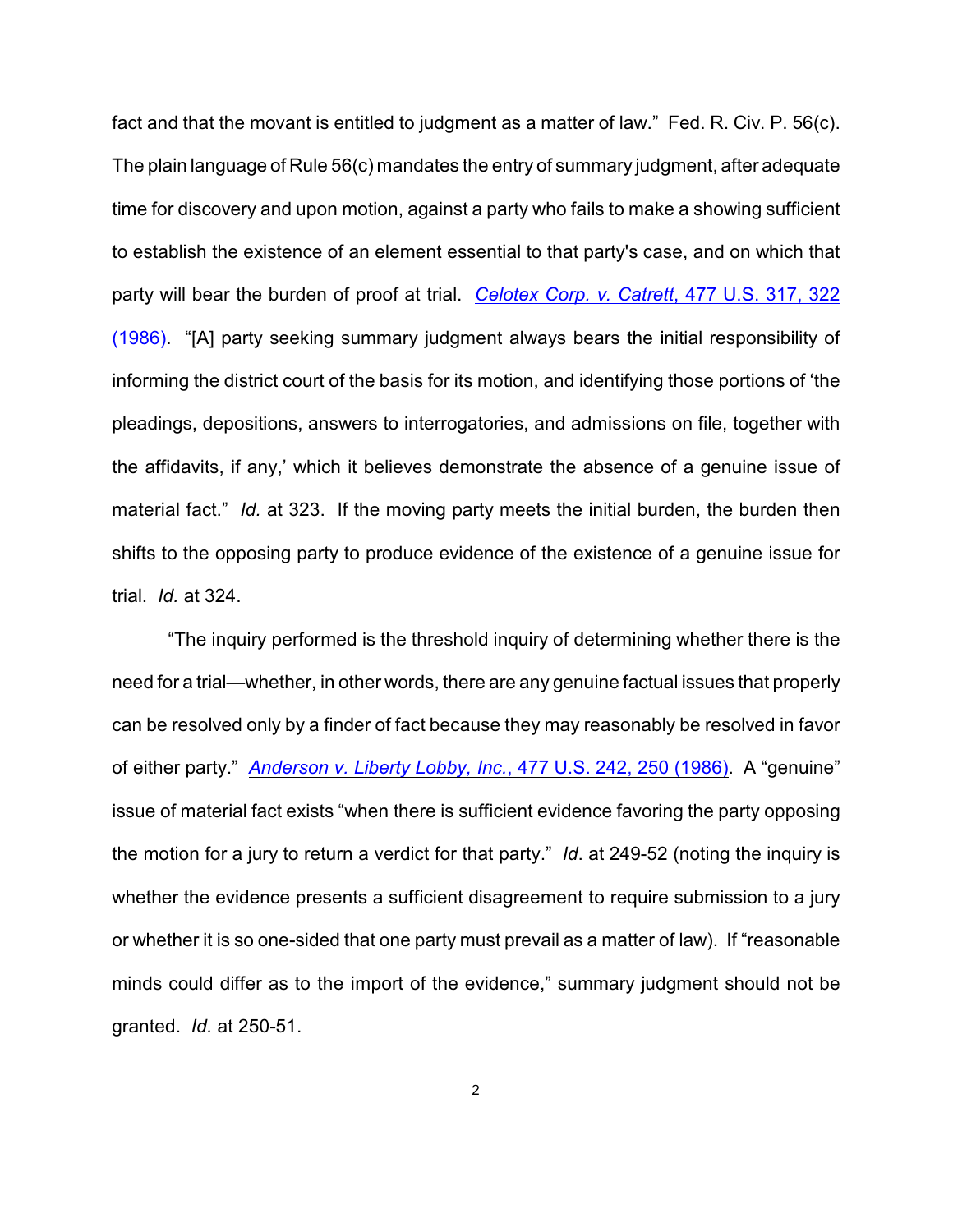The evidence must be viewed in the light most favorable to the nonmoving party, giving the nonmoving party the benefit of all reasonable inferences. *[Kenney v. Swift](http://www.westlaw.com/find/default.wl?rs=CLWP3.0&vr=2.0&cite=347+F.3d+1041) Transp., Inc.*[, 347 F.3d 1041, 1044 \(8th Cir. 2003\)](http://www.westlaw.com/find/default.wl?rs=CLWP3.0&vr=2.0&cite=347+F.3d+1041). "In ruling on a motion for summary judgment, a court must not weigh evidence or make credibility determinations." *Id.* "Where the unresolved issues are primarily legal rather than factual, summary judgment is particularly appropriate." *[Koehn v. Indian Hills Cmty. Coll.,](http://www.westlaw.com/find/default.wl?rs=CLWP3.0&vr=2.0&cite=371+F.3d+394)* 371 F.3d 394, 396 (8th Cir. [2004\)](http://www.westlaw.com/find/default.wl?rs=CLWP3.0&vr=2.0&cite=371+F.3d+394).

#### **DISCUSSION**

#### *A. Filing No. [176](http://ecf.ned.uscourts.gov/doc1/11302113779), Defendant's Motion for Partial Summary Judgment*

Defendant moves this court to grant it summary judgment on Counts I and II of the plaintiffs' consolidated complaint and on record-keeping claims. Defendant contends it is entitled to judgment on Count I for Nebraska wage and hour claims, as the plaintiffs received more than the statutory minimum wage. Second, defendant argues it is entitled to summary judgment on Count II because there is no agreement as required by the Nebraska Wage and Hour Act to pay overtime wages for donning, doffing and related activities. Third, defendant contends it is entitled to summary judgment on plaintiffs' record- keeping claims, as there is no private right of action for record-keeping violations on the federal or state labor and wage and hour acts. In any event, the defendant argues it has complied with all record-keeping requirements required by law.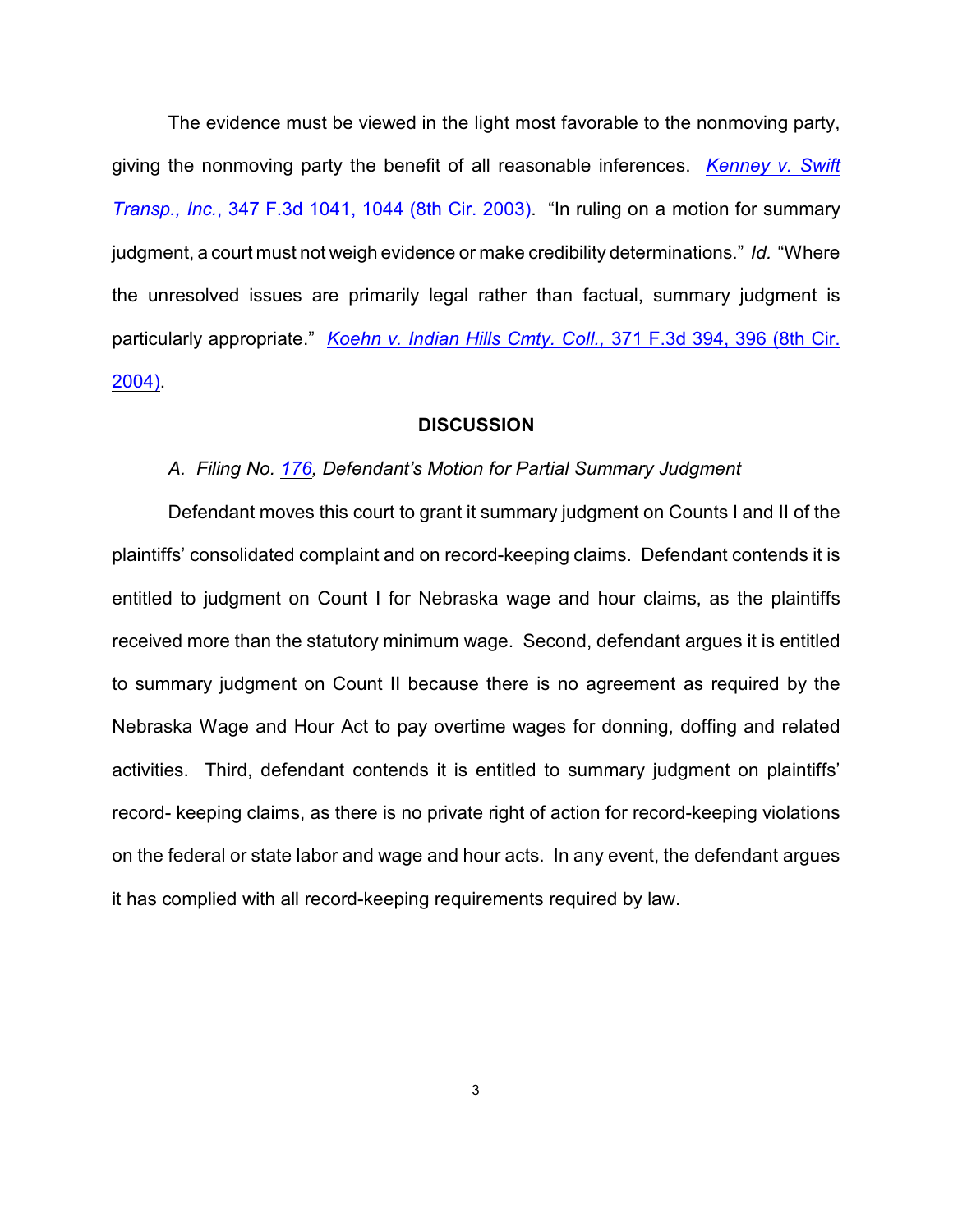The court finds these issues regarding wage and hour claims are intertwined with the facts in this case and will be decided at the time of trial.<sup>1</sup> The question for trial, which has been addressed in numerous previous orders by this court, is what is a compensable work activity and how that work relates to the wages paid to plaintiffs. Suffice it to say, the issues will be addressed at trial. It might very well be that after the evidence is introduced, these claims will be dismissed. However, the court is not ready to make that decision prior to listening to the evidence in this case.

With regard to the private right of action to enforce federal or state record-keeping requirements, plaintiffs assert they have not tried to state a separate cause of action for injunctive relief or damages under federal or state law and stipulate to the same. They do not agree that the alleged record-keeping deficiencies are irrelevant, though, and intend to produce evidence of the deficiencies. At this time the court will allow the admission of such evidence to the extent said evidence is relevant. If, however, the court believes the plaintiffs are trying to persuade the jury that such deficiencies in and of themselves relate to damages via a private right of action, the court will entertain an appropriate motion from defense counsel. Accordingly, the court will deny the motion for partial summary judgment, Filing No. [176](http://ecf.ned.uscourts.gov/doc1/11302113779).

### *B. Filing No. [179](http://ecf.ned.uscourts.gov/doc1/11302113867), Plaintiffs' Motion for Partial Summary Judgment*

Plaintiffs move this court to grant its motion for partial summary judgment arguing that defendant's stated defenses to liability under the Fair Labor Standards Act, [29 U.S.C.](http://www.westlaw.com/find/default.wl?rs=CLWP3.0&vr=2.0&cite=29+USCA+s+201)

 $1$ The Nebraska Wage and Hour Act establishes a minimum wage for all workers as well as minimum wage compensation standards. [Neb. Rev. Stat. § 48-1201](http://www.westlaw.com/find/default.wl?rs=CLWP3.0&vr=2.0&cite=NE+ST+s+48-1201). The Nebraska Wage Payment Act requires an employer to pay all the wages due to employees at regular intervals. [Neb. Rev. Stat. § 48-1230](http://www.westlaw.com/find/default.wl?rs=CLWP3.0&vr=2.0&cite=NE+ST+s+48-1230).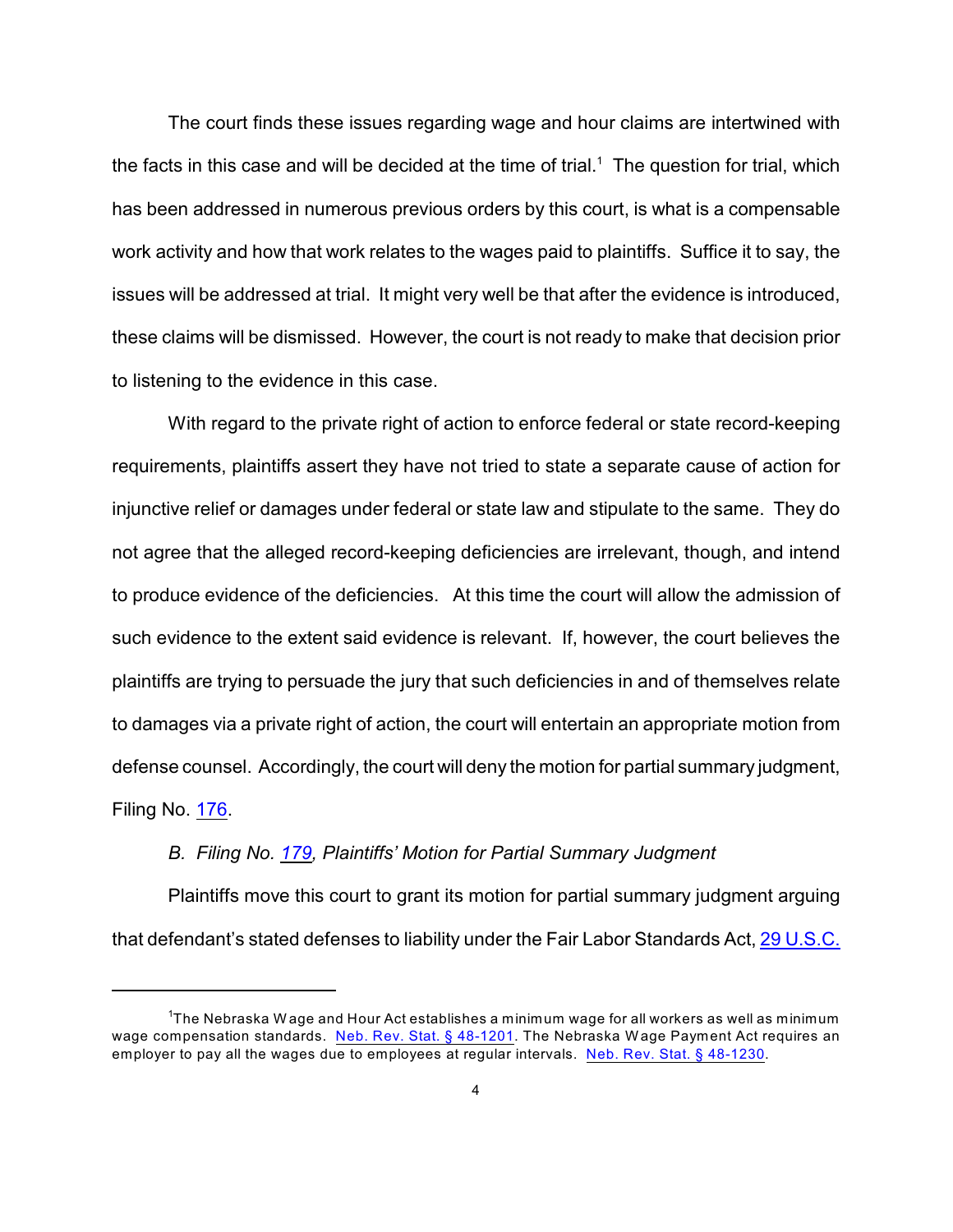§ 201 and Nebraska state law are without merit. Plaintiffs object to defendant's *de minimis* defense, defendant's good faith defense, and defendant's Portal-to-Portal defense under [29 U.S.C. § 254](http://www.westlaw.com/find/default.wl?rs=CLWP3.0&vr=2.0&cite=29+USCA+s+254). Plaintiffs also ask this court to find that defendant acted wilfully, thus entitling plaintiffs to a third year of statute of limitations under the Fair Labor Standards Act, [29 U.S.C. § 255](http://www.westlaw.com/find/default.wl?rs=CLWP3.0&vr=2.0&cite=29+USCA+s+255). Again, these are the same issues previously addressed by this court with regard to what is and is not compensable time. They are factual in nature and are the core of this case. They are issues that will be tried at trial and will not be determined as a matter of law until that time. If, after the evidence is submitted, the court determines that any of these issues can be ruled on as a matter of law, the court will entertain an appropriate motion from either party. Accordingly, the court will deny the motion for partial summary judgment, Filing No. [179](http://ecf.ned.uscourts.gov/doc1/11302113867). The court will not determine the allegations of willful behavior until after it has heard the evidence.

*C. Filing No. [182](http://ecf.ned.uscourts.gov/doc1/11302123694), Defendant's Motion to Dismiss Certain Named Plaintiffs and Opt-ins*

Defendant moves to dismiss certain named plaintiffs and opt-ins for failure to comply with the magistrate judge's order, dated June 8, 2010, Filing No. [157](http://ecf.ned.uscourts.gov/doc1/11302034140), pursuant to Fed. R. Civ. P. 41(b) and 37(b)(2)(A). Defendant asks this court to dismiss 6 noncompliant named plaintiffs and 63 non-compliant opt-ins, to dismiss plaintiff Sanchez and opt-in Menjivar because they wish to withdraw from this lawsuit, and to dismiss the claims of each of these named plaintiffs and opt-ins against the defendant. Defendant alleges that the five named plaintiffs failed to appear for their depositions by August 6, 2010, as required by the June 8, 2010, order addressing a motion to compel, and that the 6 named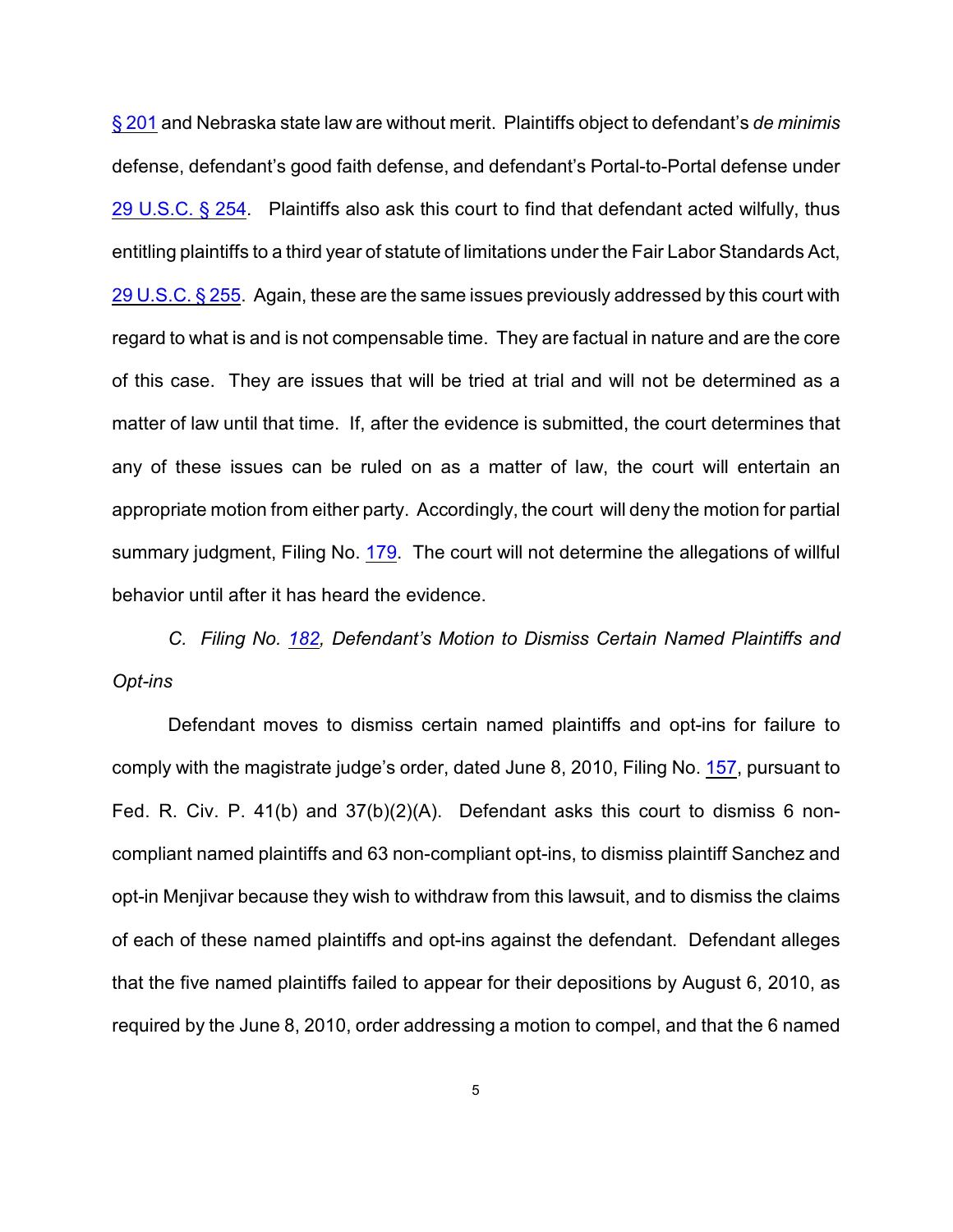plaintiffs and 63 opt-in class members failed to respond to written discovery by the July 8, 2010, deadline.

Plaintiffs contend that certain class members have not intentionally failed to comply with the court order. They argue that the nature of this business is such that when workers lose their job they migrate elsewhere. Plaintiffs admit they cannot locate some of the plaintiffs and opt-in plaintiffs. Plaintiffs ask the court not to dismiss any of the sate law Rule 23 class claims as that would punish workers who opted into the FLSA, since their Rule 23 claims would also be dismissed. In the alternative, plaintiffs ask this court to dismiss without prejudice, if the court is inclined to dismiss these plaintiffs.

Plaintiffs agree to the dismissal of plaintiff Severo Sanchez and opt-in plaintiff Celina Menjivar, without prejudice, but ask this court to not dismiss their Rule 23 claims.

Plaintiffs ask this court to only dismiss, if any, those absent class members who filed opt-in forms, as opposed to those members who are class representatives. Further, plaintiffs ask this court to make any dismissals without prejudice.

The court finds that plaintiffs Severo Sanchez and opt-in plaintiff Celina Menjivar have indicated they do not want to participate in this litigation. These two parties were permitted to opt out following the class notice sent November 16, 2010, but it is unclear whether they opted out or not. Accordingly, the court will dismiss them without prejudice.

The parties have not notified the court if any of these plaintiffs responded following the mailing of the class notices in November of 2010. Accordingly, the court is going to grant the motion to dismiss as to those plaintiffs and opt-in plaintiffs who have failed to comply with the court order entered June 8, 2010, but only as to their individual claims.

6